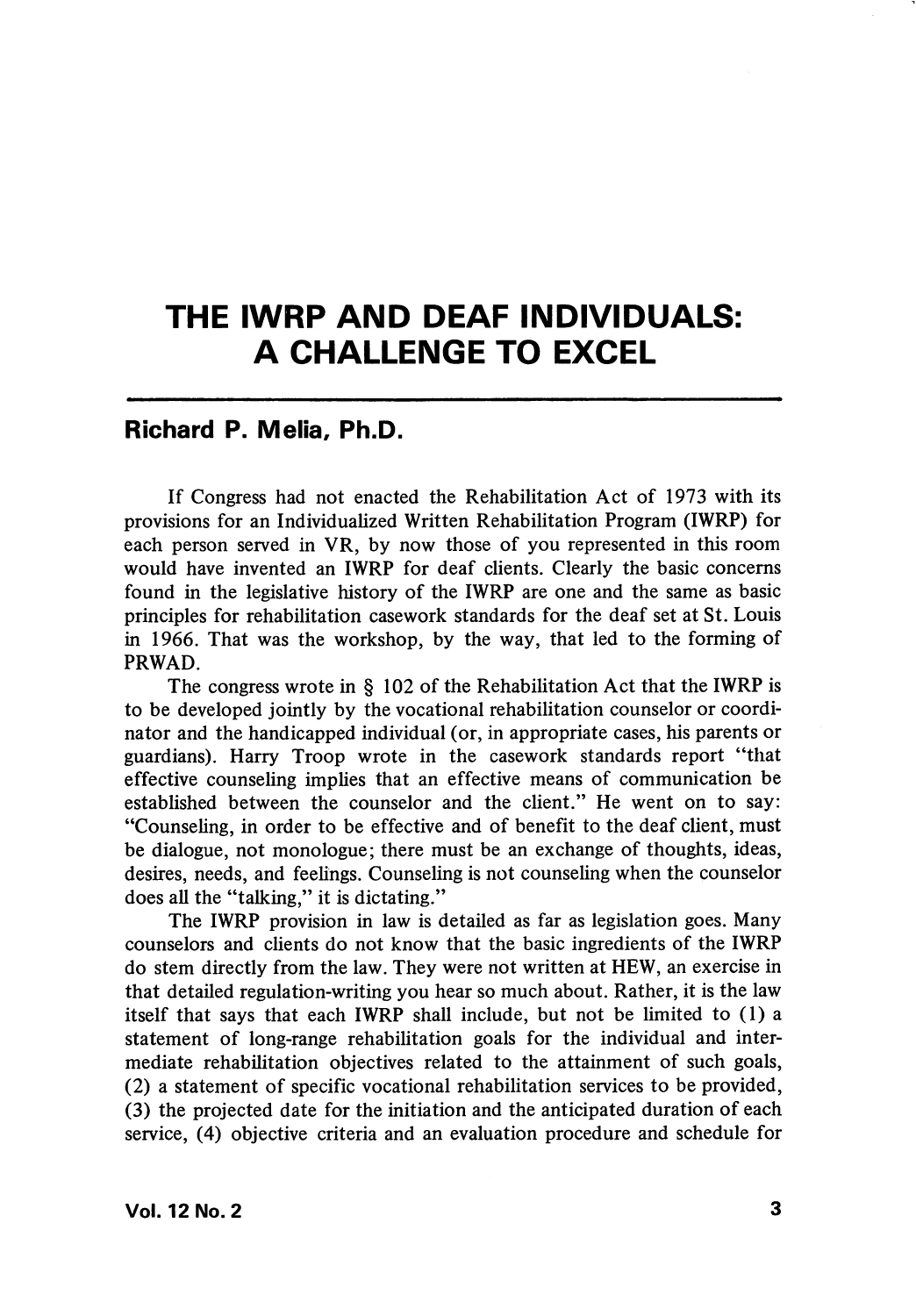determining whether such objectives and goals are being achieved, and (5) where appropriate, a detailed explanation of the availability of a client assistance project.

I make my claim that this too is the direction services for deaf clients was heading in 1966 as I re-read Harry Troop's words on the rehabilitation process. He said, speaking of individual goals, that "these might simply be: to help, as purpose; to move forward throughout the plan of services, as the direction; to secure employment, as the goals."

But he didn't stop there. And this is really why I feel that professionals in services for deaf clients have been in the forefront of knowing what its all about in goal-oriented planning with substantial client involvement. Harry went on to say:

But rehabilitation is not that simple; the issues are not that clearly defined. It must, at times, have as part of its purpose, bringing about an understanding of the client by the counselor, acceptance of the counselor and his role by the client, bringing the client up to a point of understanding and accepting his disability and so much more.

The direction might well include selection of a feasible and realistic vocational objective, reaching a point of social adjustment necessary to complete the plan of services, recognizing the need for and value of moving ahead in the plan one step at a time—and so much more.

While the above description may not be the IWRP, word for word, the underlying philosophy is the same. Why then, if prior to passage of the law, we knew what needed to be done, is the IWRP a challenge for us today? The answer appears to be that in rehabilitation generally, and in deafness rehabilitation in particular, we are always operating with a "stacked deck."

And from what I know about some past poker sessions that Boyce Williams, Harry Troop, and some others in this room took part in, you know what a "stacked deck" is.

Many people have written and spoken on the extra time and effort it requires, even for a person skilled in communication with deaf people, to interview and counsel a deaf client. We are all familiar with the statistics on reading levels, particularly among the pre-lingually deaf who encountered the schools before the schools encountered P.L. 94-142.

It is encouraging to leam from the inventory of the Model State Plan that while in 1973, only a handful of agencies had a State Coordinator of Services for Deaf Clients, in 1976, 38 states had an SCD. And that number has grown, as is evidenced by people here today. It is encouraging to leam that 50 States now have Rehabilitation Counselors for Deaf Clients (RCD).

But despite these gains, and these are great accomplishments, we still face the "real world" where most clients served in VR who have a primary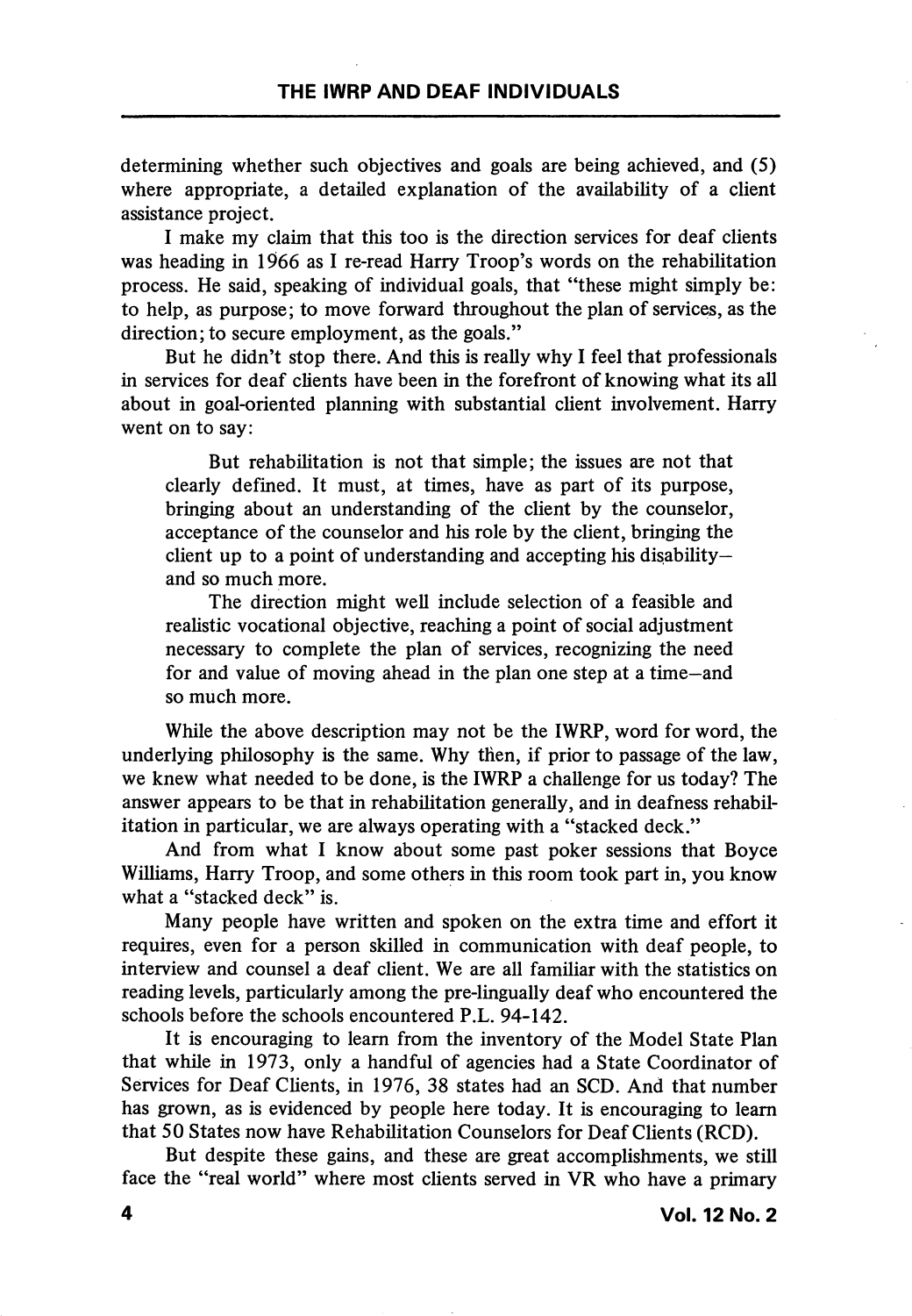disability of deafness, are assisted by VR counselors, and make their way through a network of service providers, who are inadequately skilled in serving deaf individuals.

That is the essence of the deafness - IWRP "stacked deck."

But don't go away just yet. Knowing that the ideals of client involvement, skilled evaluation of rehabilitation needs, concise and logical step-bystep organization of services with precise functional outcomes delineated for each service, and all the other good concepts of the IWRP run head-on into the realities of basic communication skills, lack of orientation to deafness, clients who don't quite fit the goal-attainment process ideal, and so on is not an acceptable reason to throw in the towel.

Rather, rehabilitation of deaf clients offers a great opportunity to excel in quality services. Before I get carried off as a code 522 — that's rehab for "other character, personality, and behavior disorders" (although Ralph White and others of you more expert in codes might argue that I should be a 580 or 510) – let me explain.

In 1976-1977, one of my jobs in RSA was to be Project Officer for the Program Administration Review (PAR) which studied the IWRP. Assisted by JWK International Corporation and the Evaluation Committee of the CSAVR, RSA organized and conducted a review of 19 agencies (10 General, 9 Blind). Over 1650 IWRP's were reviewed by RSA Regional Office Staff. Agency policies were also studied, and counselors interviewed.

Each agency which was reviewed received a report from the RO and was provided with recommendations for corrective action. But the implica tions for us here today are to be drawn from the overall findings combining totals from agencies and the more than 590 counselors.

We found that IWRP forms are seldom written in non-legalistic, easily understood language. Special adaptations to explain client rights and the IWRP process are the exception, not the rule. Many agencies had no refer ences or inadequate notations in their policies and procedures for emphasizing the need for facilitating the communication process for individuals whose mode of communication is other than English.

We found that in many IWRP instructions for counselors, as well as on the IWRP forms, intermediate objectives were confused with services. You might ask: What is the difference?

An intermediate objective is a step which must be achieved before the long-range vocational goal can be attained, i.e., those medical, social, per sonal, vocational outcomes which must be attained and upon which the attainment of the long-range goal is dependent. Intermediate objectives are to be formulated and written in performance terms. It is the 10 that can be measured using objective evaluation criteria, an evaluation procedure, and a schedule.

A rehabilitation *service* is an activity necessary to bring about the desired outcome. It is how the intermediate objective can be reached.

Vol. 12 No. 2  $\hspace{1.5cm}$  5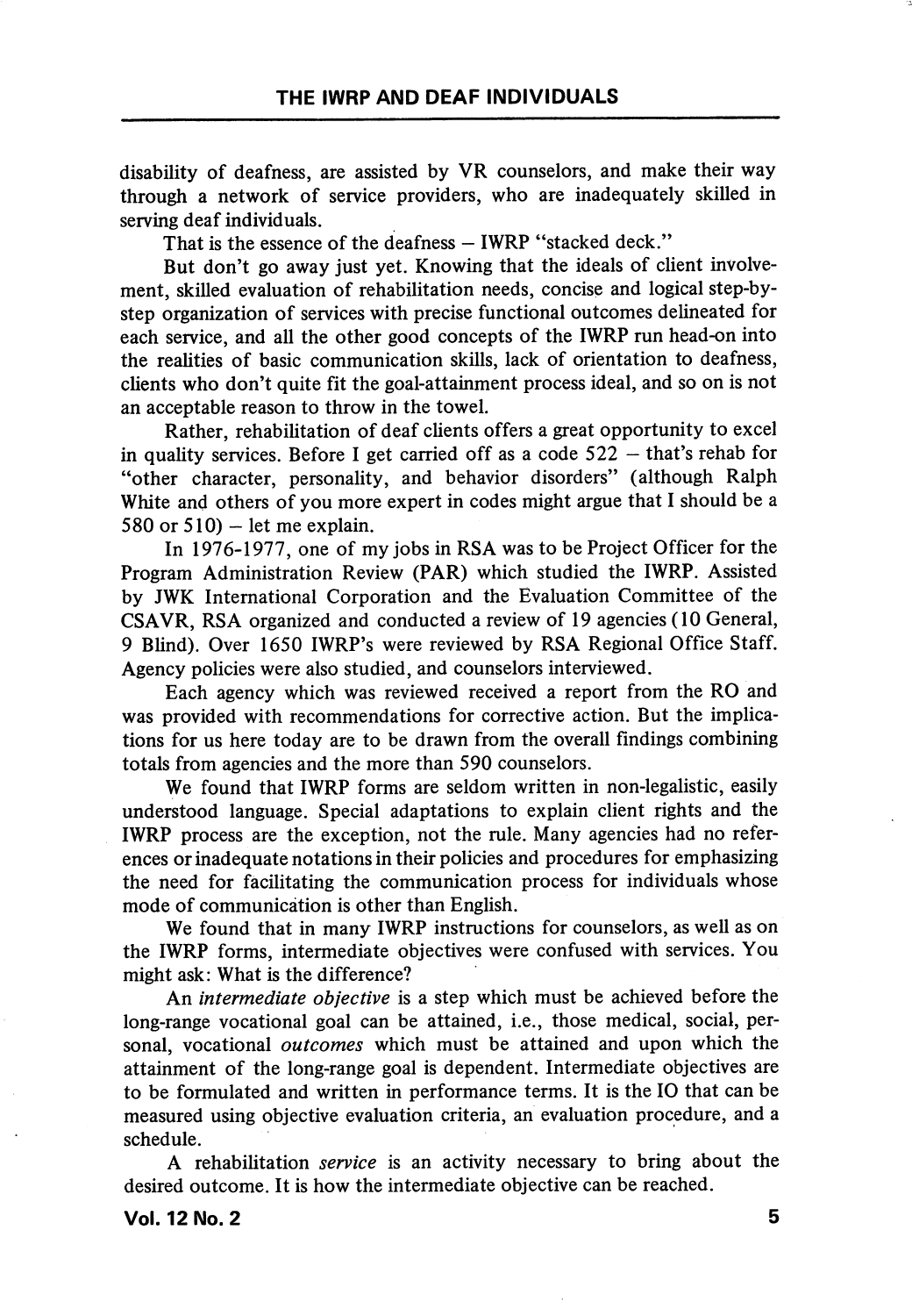In our case reviews, we found that IWRPs were too seldom framed in terms of intermediate outcomes. When this finding is coupled with the evidence that client involvement is infrequently noted on the IWRP itself, a picture emerges of weakness in what must be regarded as the key components of the IWRP.

RSA is now working to get the following position understood:

Intermediate objectives are not categories of rehabilitation services. Rather, they are steps necessary to achieve the long-range vocational goal, and these steps are to be systematically set out in writing in terms of specific outcomes, i.e., stated in clear, specific, unambiguous terms of:

— What the client will achieve (intermediate objective);

- $-$  How it will be known that the client has adequately achieved the objective (objective evaluation criterion);
- When the client will achieve the objective (estimated date of attainment); and,
- What method of evaluation will be utilized to assess whether the objective has been reached (evaluation pro cedure).

1 must give credit to Jerry Abbott of our RSA Region 111 office for clearly stating these points. Jerry led the PAR reviews in his region, and from his experience, observed that we in RSA needed to clarify our guidelines on the IWRP and intermediate objectives.

Jerry also wrote: "The challenge facing State VR agencies is how to best meet the legal/regulatory/policy requirements relative to the inter mediate objectives in such a manner that is both meaningful and relevant to the client and the counselor."

1 know that 1 have not said anything in the past few minutes to convince you that 1 am not a code 522. But it is in just the areas of overall weakness in the IWRP process  $-$  client involvement, client understanding, clear and precise statements of what the rehabilitation accomplishments will be to be achieved through intermediate objectives  $-$  that I believe you  $-$  as specialists in the delivery of services to deaf clients — can excel.

Despite the "stacked deck" facing us, the long-standing problems of deafness rehabilitation, IWRPs for deaf clients can be the rallying point implementing on a wide scale basis the principles and concepts of deafness casework standards and evaluation that have emerged.

In the Model State Plan the overall goals are stated for quality deafness rehabilitation procedures. In recent publications such as Deaf Evaluation and Adjustment Feasibility: Guidelines for the Vocational Evaluation of Deaf Clients, made available through the fine efforts of Region IV, the University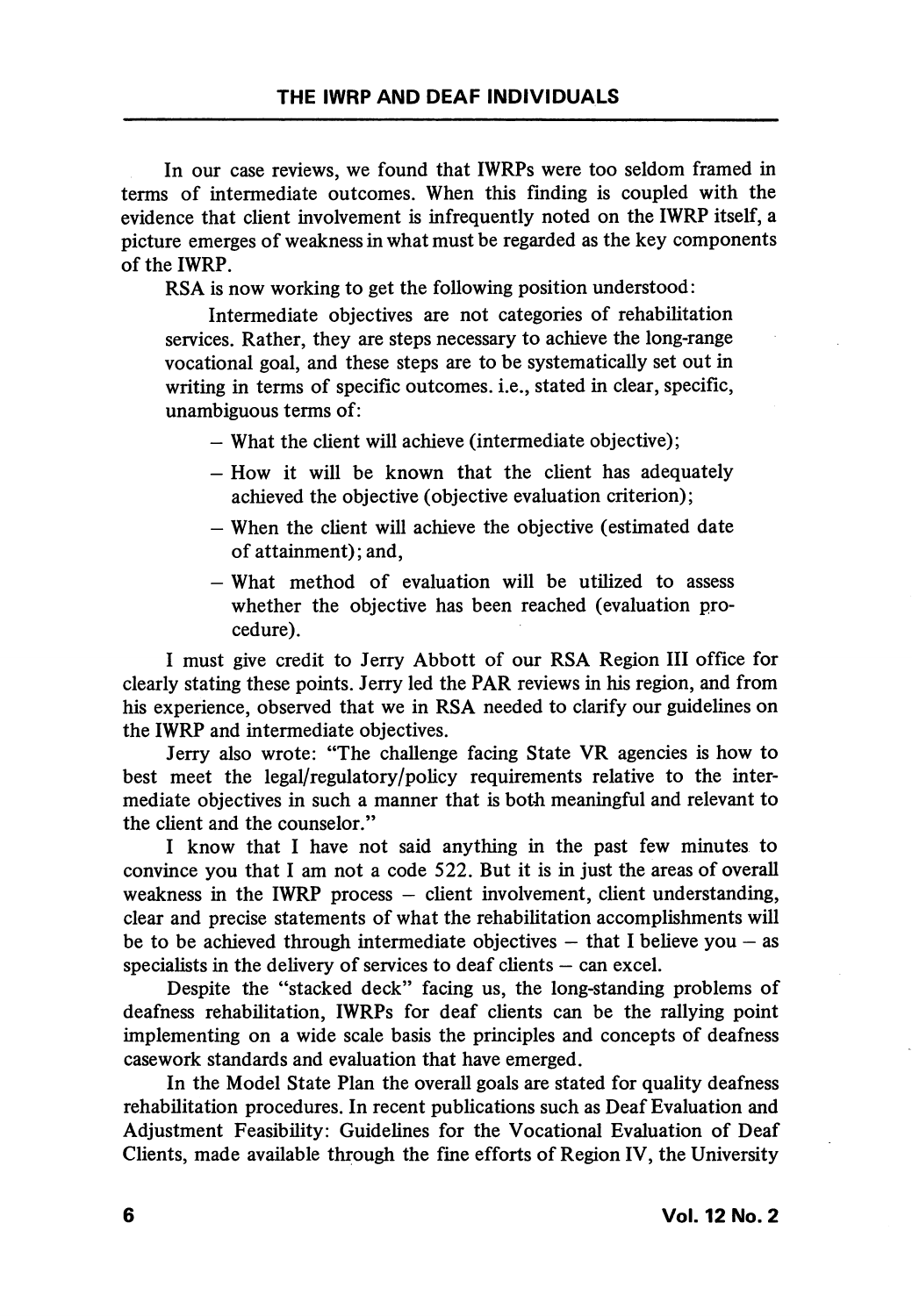of Tennessee, Auburn University, and New York University's Deafness Center, we have the criteria needed for moving into monitoring and assessing of the quality of deafness rehabilitation services under IWRPs.

Projects such as Nebraska's Deaf Innovation Project and South Carolina's Section 304 project have worked to develop new methods stress ing adequate communication, client understanding, living skills evaluation, and pre-vocational assessment of vocational readiness. All of these areas are where specification of appropriate intermediate objectives, and how to involve the client in their use, present rehab counselors with their greatest challenges.

But the size and organization of the deafness rehabilitation network is an advantage in addressing these problems. We can excel in IWRPs for deaf clients because we now have the tools and mandate to do so. The tools are the IWRP, the ready identification of our target population consisting of deaf VR clients, the many emerging assists for working with deaf clients (evaluation procedures, communication aides, etc.), the training capability through our fine R&T and deafness orientation programs, and the core of specialists in the States  $-$  the SCD's and the RCD's. The mandate is the Congress' call through the IWRPs purpose.

In this workshop we need to explore all of the angles, exchange in formation, set some goals and intermediate objectives for ourselves in terms of quahty IWRP procedures and processes, and set out from Phoenix to set the pace for the rest of rehabilitation.

Let's make deafness rehabilitation the model for all disability areas in client involvement, rehab assistance, and quality vocational outcomes.